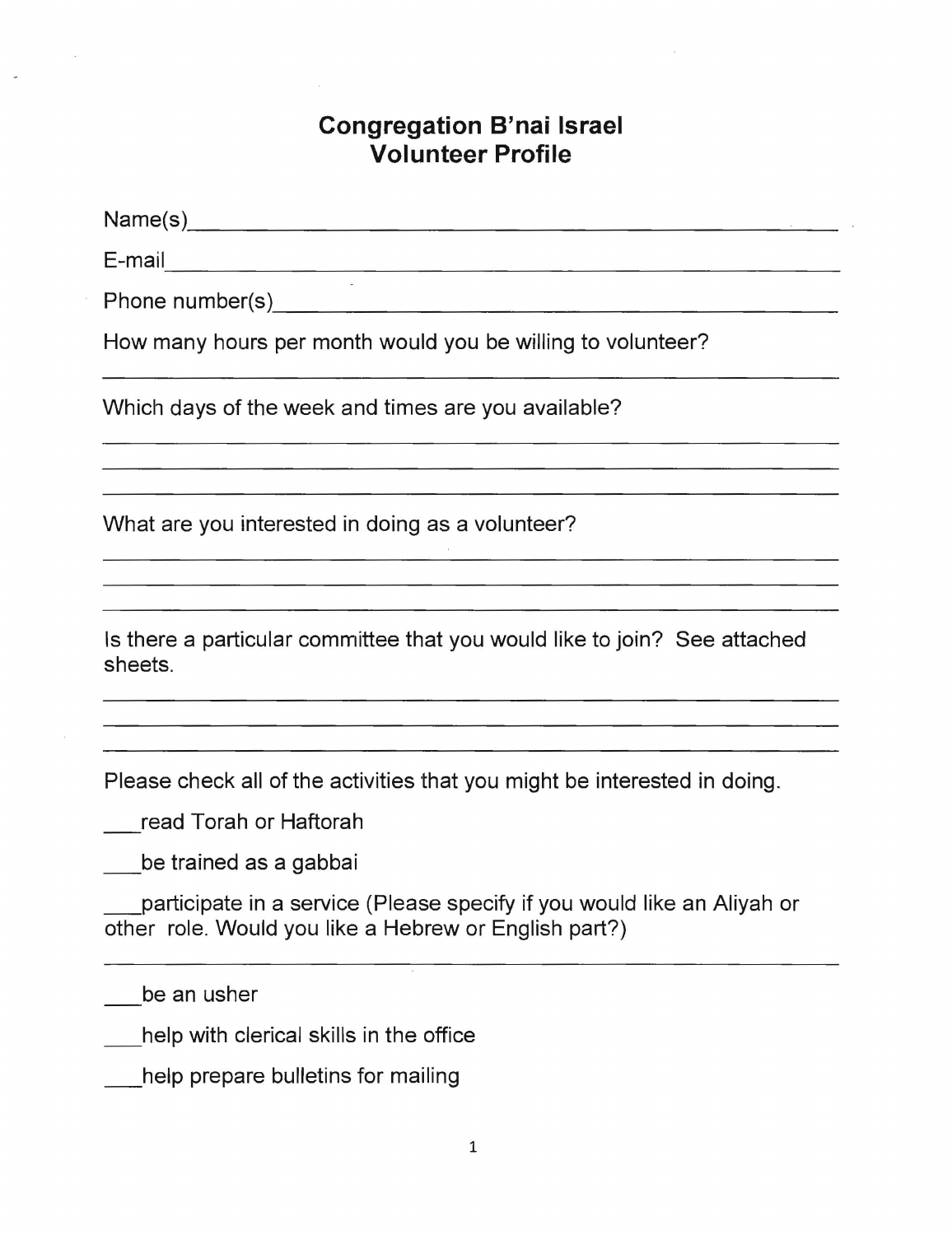- prepare food for those who are ill or have illness or death in the family
- make phone calls to remind people of events, etc.
- work on a committee for the congregation's 150 $^{\rm th}$  anniversary
- work in the community garden
- \_provide transportation for those in need
- host a group for Shabbat Luck
- host individuals for Shabbat or holiday dinners
- \_prepare food for events in the synagogue kitchen
- \_help build the Sukkah
- help with programs for children or teens
- host teens for USY conventions
- \_work in the library
- \_plan or work on special programs
- welcome new members and help them feel part of the congregation

\_work in the gift shop

share your music, art, or dance skills in working with religious school students and/or congregants (Specify)

act in the Purim Shpiel (play)

teach or tutor Hebrew for youth or adults

speak on a Jewish topic (Specify)

Do you have any other skills or talents that you would be willing to share with the congregation? Please explain.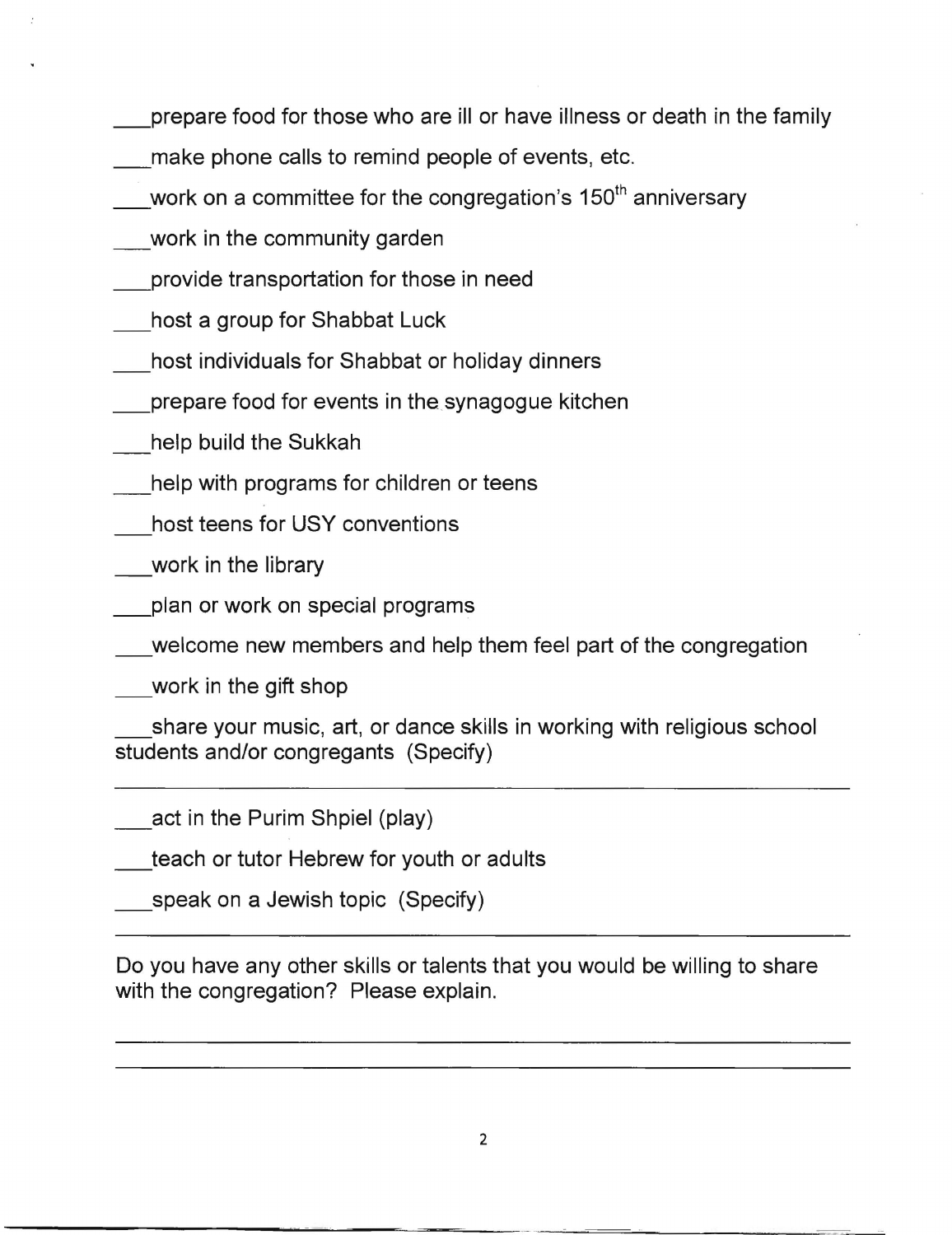# **Congregation B'nai Israel Committees**

## **Chesed Committee**

Organizes the delivery of food to shiva homes, helps coordinate hospital and well visits to elderly or those who are unable to leave their homes. Recruits volunteers from shul membership. Can initiate other projects as needs are determined.

## **Adult Jewish Education Committee**

Develops adult education programs, ideally relating to Jewish values and education. Sets up visiting scholars in coordination with CBI clergy.

#### **Family Programs Committee**

Coordinates aspects of children's programming at the synagogue including Tot Shabbat and holiday youth services. This would include Friday night and family dinners and other family events but would not include normal Saturday morning Shabbat services and Kiddushes.

## **Finance Committee**

Under the guidance of the treasurer, helps create the annual budget, tracks operating expenses, coordinates budgets for special events and consults with executive committee and synagogue administrator. Reports to Treasurer.

## **Religious School Committee**

Coordinates with Religious School principal and staff to provide support for student activities, e.g. accompanying students on field trips and collaborative programs with other synagogues. Reports to VP Youth Activities & Education.

## **Ritual Committee**

Advises and coordinates with clergy in all matters relating to the religious life of CBI. Organizes and assigns ushering and bimah duties with board and congregants. Assists clergy in assisting in religious services and distributing honors as required. Reports to VP Ritual Affairs.

## **Social Action Committee**

Develops and promotes relationships with other community action groups within scope of our synagogue interests and congregant volunteers. May develop new initiatives promoting Jewish values and assistance to the needs within our community. Should involve as many people as possible in a variety of ways and to keep participants active. We should recruit through activities, not meetings.